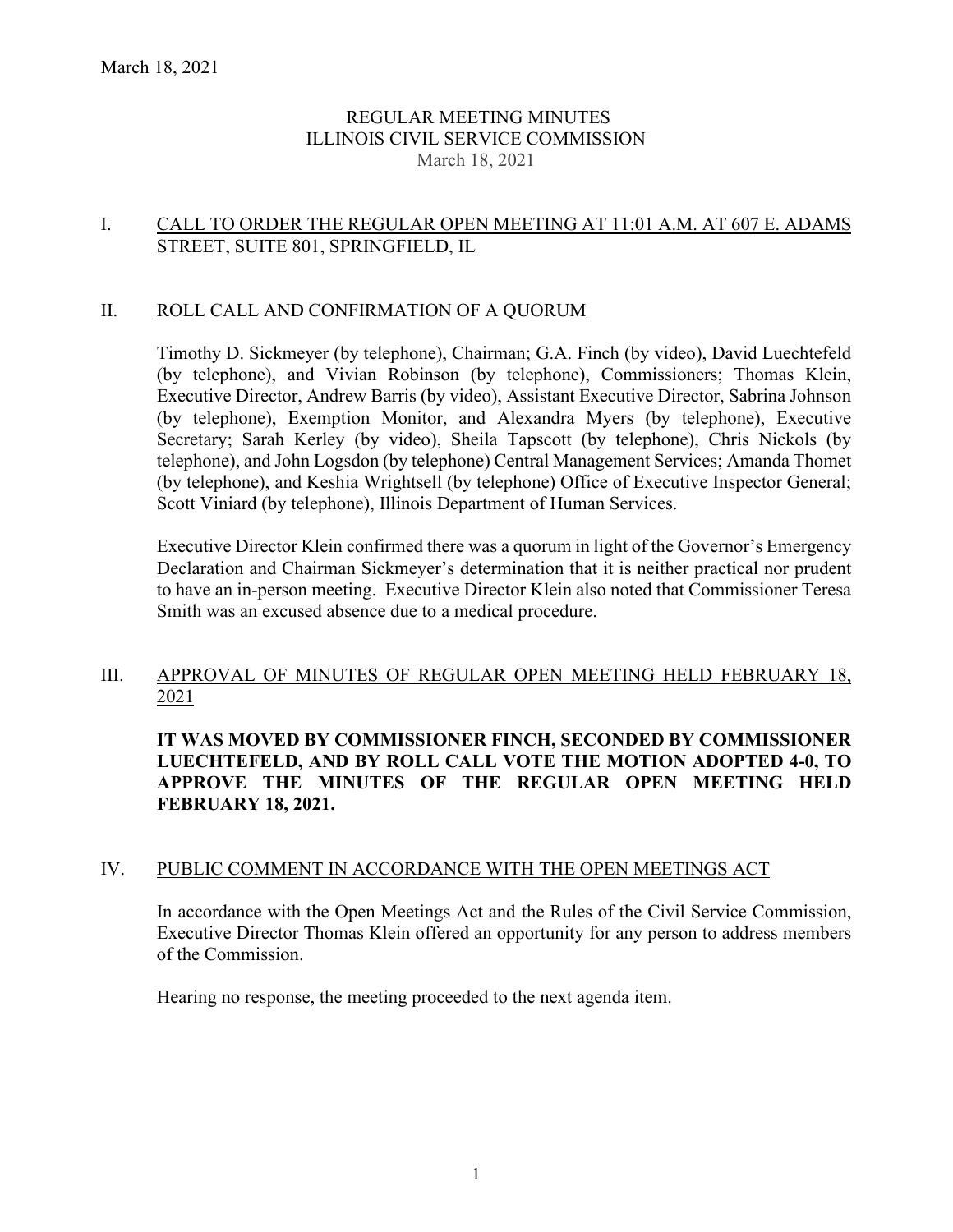# V. EXEMPTIONS UNDER SECTION 4d(3) OF THE PERSONNEL CODE

#### **A. Governing Rule – Section 1.142 Jurisdiction B Exemptions**

- a) The Civil Service Commission shall exercise its judgment when determining whether a position qualifies for exemption from Jurisdiction B under Section 4d(3) of the Personnel Code. The Commission will consider any or all of the following factors inherent in the position and any other factors deemed relevant to the request for exemption:
	- 1) The amount and scope of principal policy making authority;
	- 2) The amount and scope of principal policy administering authority;
	- 3) The amount of independent authority to represent the agency, board or commission to individuals, legislators, organizations or other agencies relative to programmatic responsibilities;
	- 4) The capability to bind the agency, board or commission to a course of action;
	- 5) The nature of the program for which the position has principal policy responsibility;
	- 6) The placement of the position on the organizational chart of the agency, board or commission;
	- 7) The mission, size and geographical scope of the organizational entity or program within the agency, board or commission to which the position is allocated or detailed.
- b) The Commission may, upon its own action after 30 days' notice to the Director of Central Management Services or upon the recommendation of the Director of the Department of Central Management Services, rescind the exemption of any position that no longer meets the requirements for exemption set forth in subsection (a). However, rescission of an exemption shall be approved after the Commission has determined that an adequate level of managerial control exists in exempt status that will insure responsive and accountable administrative control of the programs of the agency, board or commission.
- c) For all positions currently exempt by action of the Commission, the Director of Central Management Services shall inform the Commission promptly in writing of all changes in essential functions, reporting structure, working title, work location, position title, position number or specialized knowledge, skills, abilities, licensure or certification.
- d) Prior to granting an exemption from Jurisdiction B under Section 4d(3) of the Personnel Code, the Commission will notify the incumbent of the position, if any, of its proposed action. The incumbent may appear at the Commission meeting at which action is to be taken and present objections to the exemption request.

(Source: Amended at 34 Ill. Reg. 3485, effective March 3, 2010)

\* \* \*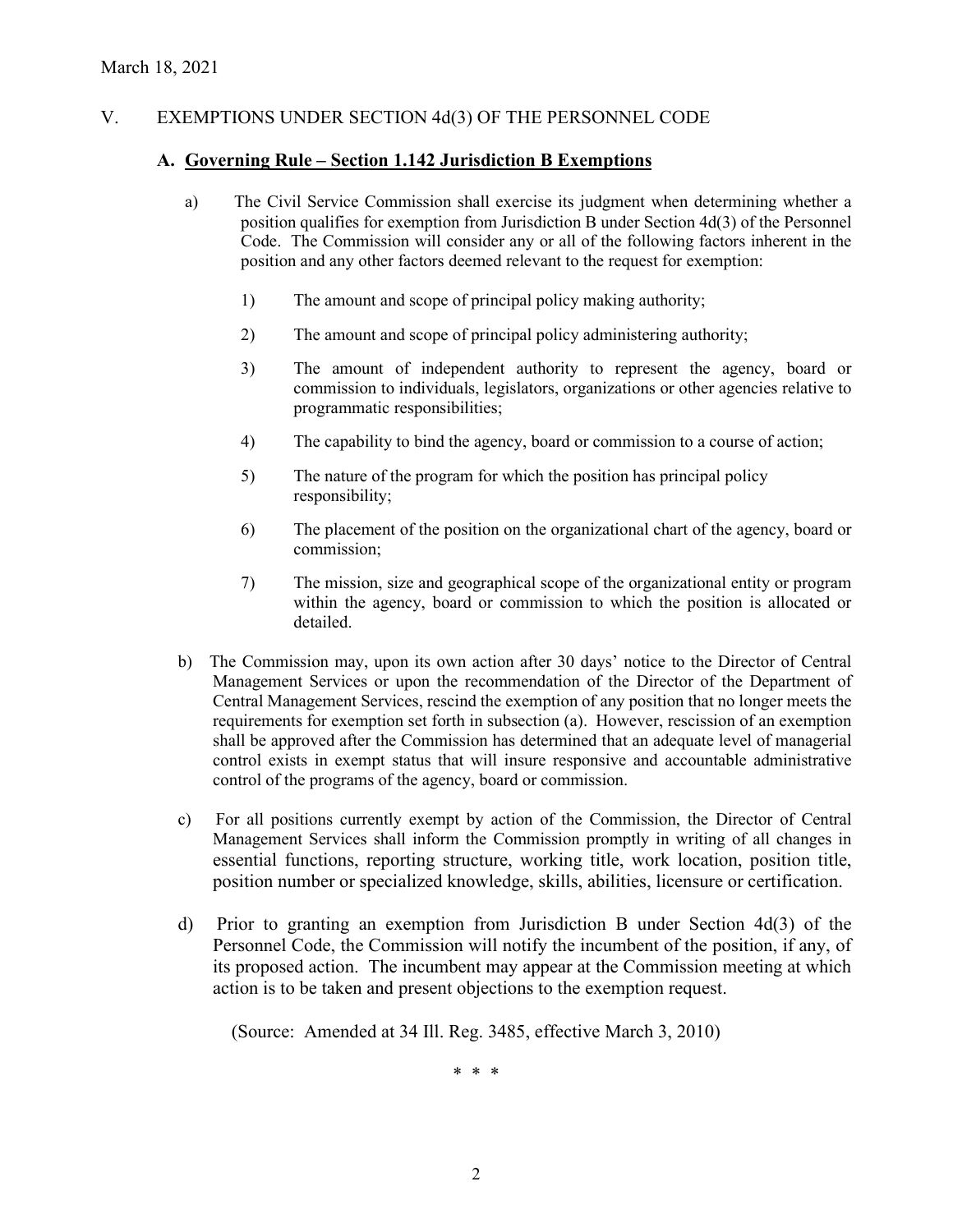# **B. Request for 4d(3) Exemption**

Exemption Monitor Sabrina Johnson indicated that Items B1 and B2 are positions within the Department of Human Services (DHS). Both positions report to the Director of Developmental Disabilities, who reports to the Assistant Secretary, who reports to the Secretary.

Item B1 was a request for a Deputy Director of Community Services Program. This position serves as a policy-making official by determining policies that impact community-based service providers and grant funded entities, has authority to make policy, and interprets new legislation. This position represents the Director with Division staff, other agencies, advisory groups, working committees and councils along with identifying federal and state human service funding opportunities. Staff recommended this exemption request be granted.

Item B2 was a request for a Deputy Director of Ligas Consent Decree. This position formulates and implements policy for the process of Ligas Consent Decree, which has a statewide impact, has policy-making authority, interprets new legislation, and is a spokesperson relative to Ligas Consent Decree. This position is responsible for the administrative oversight of Ligas Consent Decree operations, annual budget projections, monitors program expenditures, and directs management studies, reports, and program analysis for existing and proposed changes to Ligas Consent Decree. Staff recommended this exemption request be granted.

Chairman Timothy Sickmeyer inquired how many Deputy Directors DHS currently has. Mr. Scott Viniard, Director of Human Resources with DHS, indicated there are currently two Deputy Directors to the Secretary and, in addition, each Division has one or two Deputy Director positions. Ms. Sarah Kerley, Senior Policy Advisor with the Department of Central Management Services, indicated when DHS was developed in the 1990s, many agencies were made divisions of DHS. Ms. Kerley added that the Division of Developmental Disabilities has fewer exempt positions than any other Division within DHS and the Division of Developmental Disabilities is responsible for more employees than any other Division within DHS.

**IT WAS MOVED BY COMMISSIONER ROBINSON, SECONDED BY COMMISSIONER FINCH, AND BY ROLL CALL VOTE THE MOTION ADOPTED 4-0 TO GRANT THE 4d(3) EXEMPTION REQUEST FOR THE FOLLOWING POSITIONS:**

- **B1: Deputy Director of Community Services Program (DHS)**
- **B2: Deputy Director of Ligas Consent Decree (DHS)**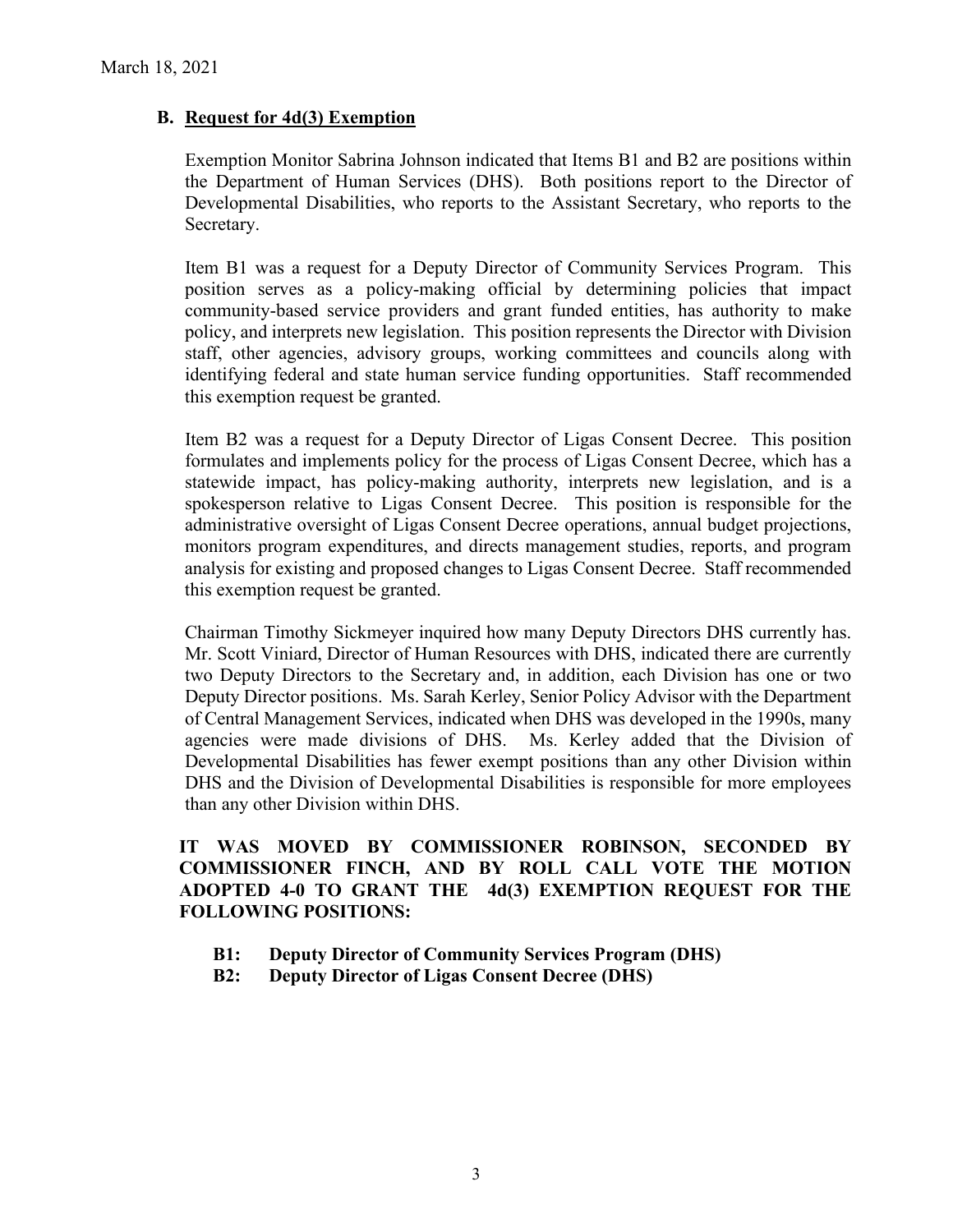| <b>Position Number</b>  | 40070-10-66-050-00-01                                      |
|-------------------------|------------------------------------------------------------|
| <b>Functional Title</b> | Deputy Director of Community Services Program              |
| Incumbent               | Vacant                                                     |
| Supervisor              | Director of Developmental Disabilities, who reports to the |
|                         | Assistant Secretary, who reports to the Secretary          |
| Location                | <b>Sangamon County</b>                                     |

## **B1. Illinois Department of Human Services**

#### **B2. Illinois Department of Human Services**

| <b>Position Number</b>  | 40070-10-66-600-00-01                                      |
|-------------------------|------------------------------------------------------------|
| <b>Functional Title</b> | Deputy Director of Ligas Consent Decree                    |
| Incumbent               | Vacant                                                     |
| Supervisor              | Director of Developmental Disabilities, who reports to the |
|                         | Assistant Secretary, who reports to the Secretary          |
| Location                | <b>Cook County</b>                                         |

## VI. CLASS SPECIFICATIONS

## **A. Governing Rule – Section 1.45 Classification Plan**

The Commission will review the class specifications requiring Commission approval under the Classification Plan and will approve those that meet the requirements of the Personnel Code and Personnel Rules and conform to the following accepted principles of position classification:

- a) The specifications are descriptive of the work being done or that will be done;
- b) Identifiable differentials are set forth among classes that are sufficiently significant to permit the assignment of individual positions to the appropriate class;
- c) Reasonable career promotional opportunities are provided;
- d) The specifications provide a reasonable and valid basis for selection screening by merit examinations;
- e) All requirements of the positions are consistent with classes similar in difficulty, complexity and nature of work; and
- f) The relation of the class specifications to any applicable collective bargaining agreement.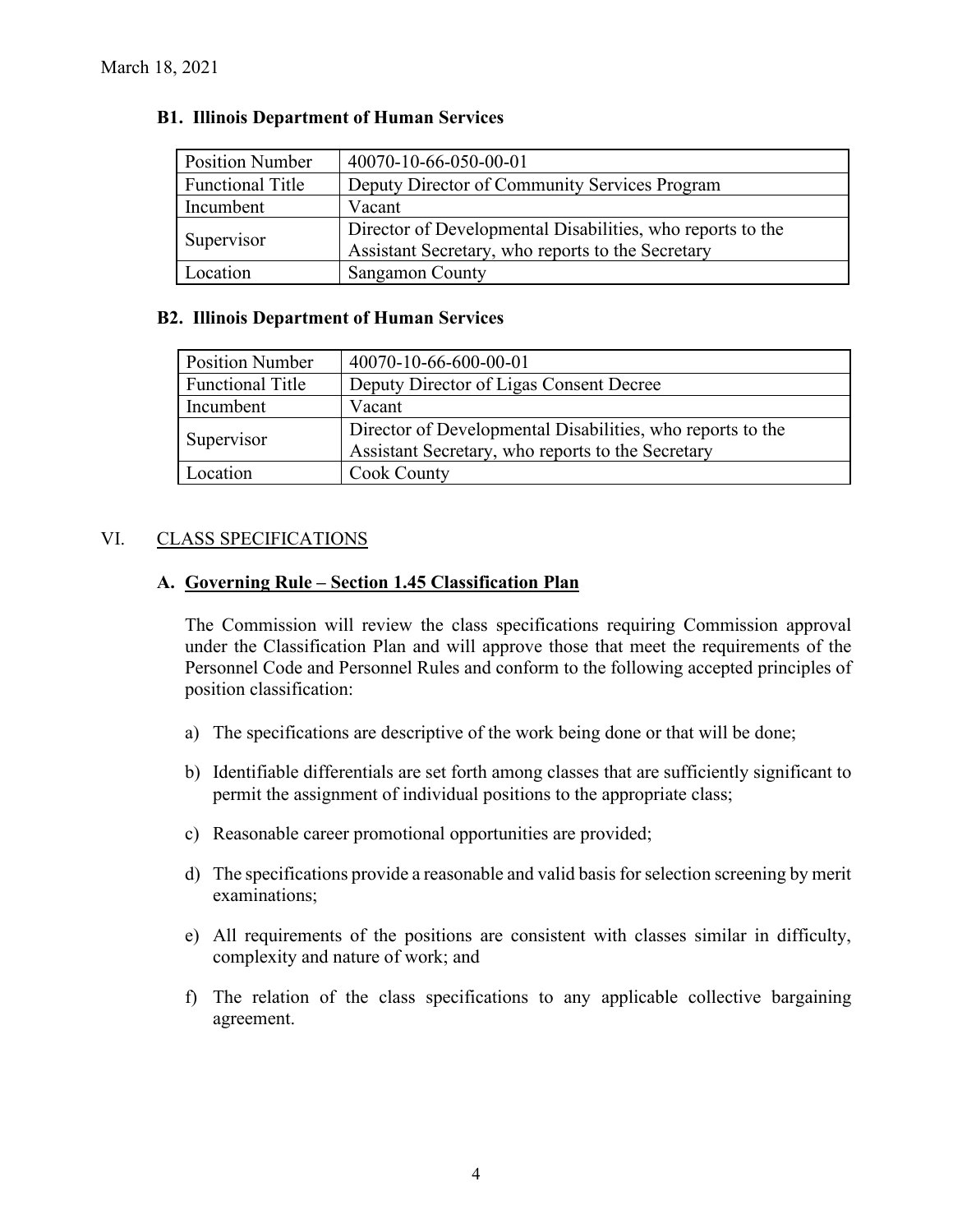# **B. 61 Class Titles as described in Appendix A**

Regarding the proposed 61 new class titles at DOT, Chris Nickols from CMS Technical Services confirmed that the Definitions of the Levels of Supervision Received in the CMS Classifications Manual used in 1995 were still in effect and applied to the proposed classes. Sarah Kerley responded to the Commission staff's questions about the proposed DOT classifications. Kerley confirmed that the proposed classes were created by CMS technical staff in consultation with the OEIG HEM unit and Special Master. Kerley confirmed that, other than Teamsters, AFSCME was the only other union that was consulted or required to sign off on the proposed classes.

As to why the Transportation Executive 3 was created when only 1 and 2 currently exist under the Code, Kerley explained that the Executive 3 has existed historically, and DOT also had that as a historical title. Regarding a number of miscellaneous titles, Kerley explained that because there is already a history of the positions being converted, things like the existing bargaining unit structure, time-in-title promotions, and other operational factors at DOT were taken into consideration in the development of the proposed classifications.

As to the necessity and basis for Transportation Management Assistant I and II classes, as there is no equivalency in the Code and/or there seem to be other "assistant" classes (e.g., Office Assistant), Kerley explained that upon review, CMS staff determined that the work of the positions mapped to Transportation Management Assistant were distinguishable from the Transportation Office series.

As to the basis under the Code for the Transportation Operations Communications Specialist Trainee 1 and 2 as there is no equivalency in the Code and there are other "communications" classes, Kerley explained that the other "communications" titles are AFSCME titles. DOT's communications employees perform somewhat similar, but also distinguishable work, while being represented by the Teamsters, and including them in the AFSCME titles would erode the Teamsters' bargaining unit. Kerley explained at the meeting that this consideration existed for many of the proposed classes as well as the PSA class and the exclusion of bargaining unit members.

As to the basis under the Code for the Transportation Reproduction Service Technician II and III classes, Kerley explained that the review of the duties performed and the history of the Teamsters' bargaining unit revealed the need for multiple levels of classifications to align with the multiple levels of work.

As to whether the Transportation Student Intern class took into consideration recent legislation to include people with disabilities in internships at large agencies, Kerley explained that the plan for the internships for persons with disabilities utilized an existing Code title called the Public Administration Intern.

As to the possibility of supervising employees making less money than those whom they supervise due to a collective bargaining agreement, Kerley explained that the vast majority of converted positions are Teamsters' positions. The salary treatment of Teamsters positions and supervisory, non-union positions is significantly less egregious than in the rest of the State.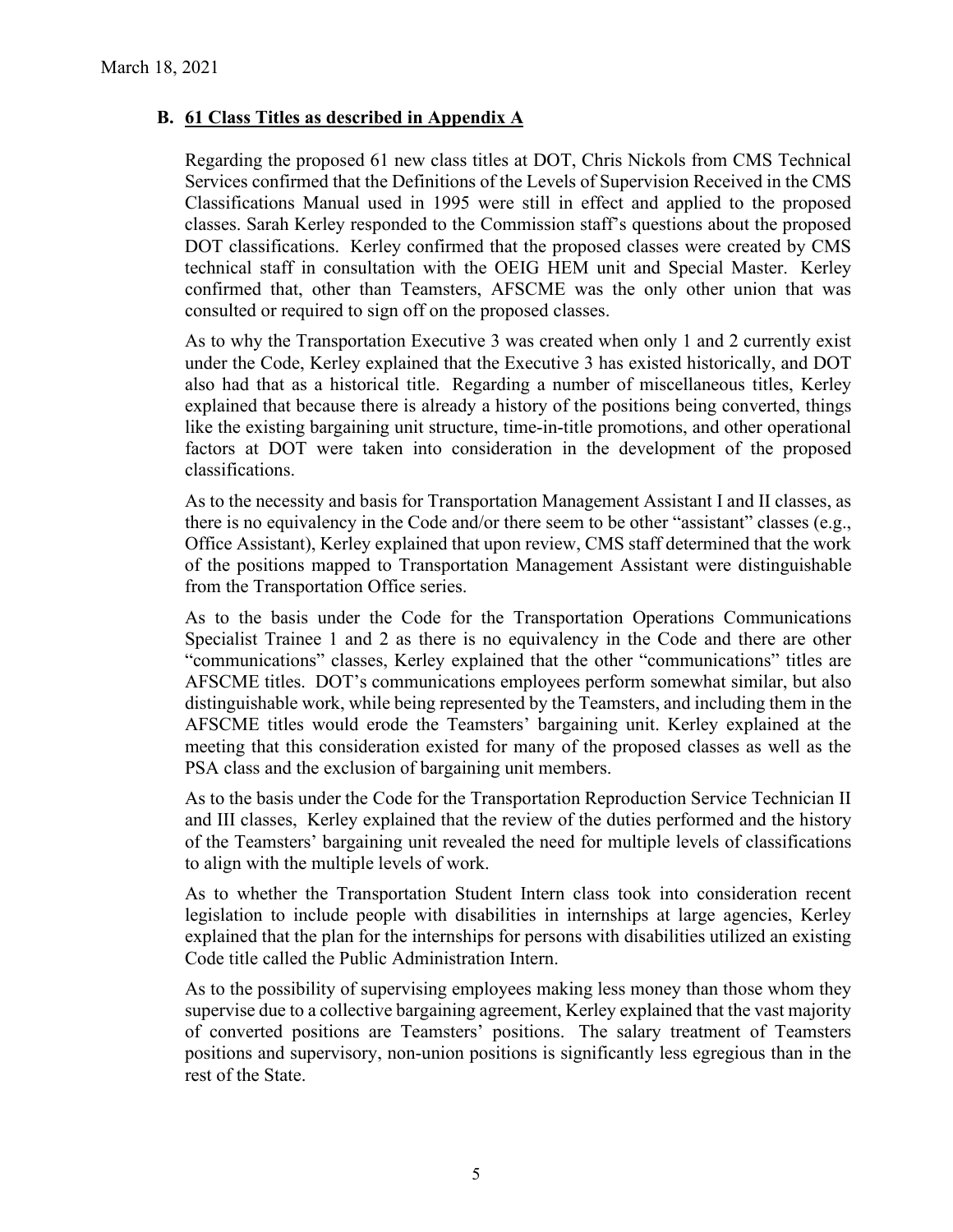**IT WAS MOVED BY COMMISSIONER ROBINSON, SECONDED BY COMMISSIONER FINCH, AND BY ROLL CALL VOTE THE MOTION ADOPTED 4-0 TO APPROVE THE CREATION OF THE FOLLOWING CLASS SPECIFICATIONS TO BE EFFECTIVE APRIL 1, 2021:**

### **B. 61 Class Titles as described in Appendix A**

**IT WAS MOVED BY COMMISSIONER LUECHTEFELD, SECONDED BY COMMISSIONER FINCH, AND BY ROLL CALL VOTE THE MOTION ADOPTED 4-0 TO DISAPPROVE ANY CLASS SPECIFICATIONS RECEIVED BY THE COMMISSION STAFF NOT CONTAINED IN THIS AGENDA TO ALLOW ADEQUATE STUDY.** 

#### VII. PERSONNEL RULES

#### **A. Civil Service Commission Governing Rule – Section 1.310 Personnel Rules**

The Commission has power to disapprove new rules or amendments to existing rules submitted by the Director of Central Management Services. Such proposed new rules or amendments of existing rules submitted to the Commission shall be accompanied by a report of proceedings attending the prior public hearing required by law with respect to them.

If the Commission does not disapprove new rules or any amendment to existing rules within 30 days following the receipt from the Director of Central Management Services, the new rules or amendments have the force and effect of law after filing by the Director with the Secretary of State.

#### **B. None submitted**

**IT WAS MOVED BY COMMISSIONER LUECHTEFELD, SECONDED BY COMMISSIONER FINCH, AND BY ROLL CALL VOTE THE MOTION ADOPTED 4-0 TO DISAPPROVE ANY AMENDMENTS TO PERSONNEL RULES RECEIVED BY THE COMMISSION STAFF BUT NOT CONTAINED IN THIS AGENDA TO ALLOW ADEQUATE STUDY.** 

#### VIII. MOTION TO CLOSE A PORTION OF THE MEETING

**IT WAS MOVED BY COMMISSIONER FINCH, SECONDED BY COMMISSIONER LUECHTEFELD, AND BY ROLL CALL VOTE THE MOTION ADOPTED 4-0 TO CLOSE A PORTION OF THE MEETING PURSUANT TO SUBSECTIONS 2(c)(1), 2(c)(4), AND 2(c)(11) OF THE OPEN MEETINGS ACT.**

| <b>SICKMEYER</b>   | YES  | <b>FINCH</b>    | YES |
|--------------------|------|-----------------|-----|
| <b>LUECHTEFELD</b> | YES. | <b>ROBINSON</b> | YES |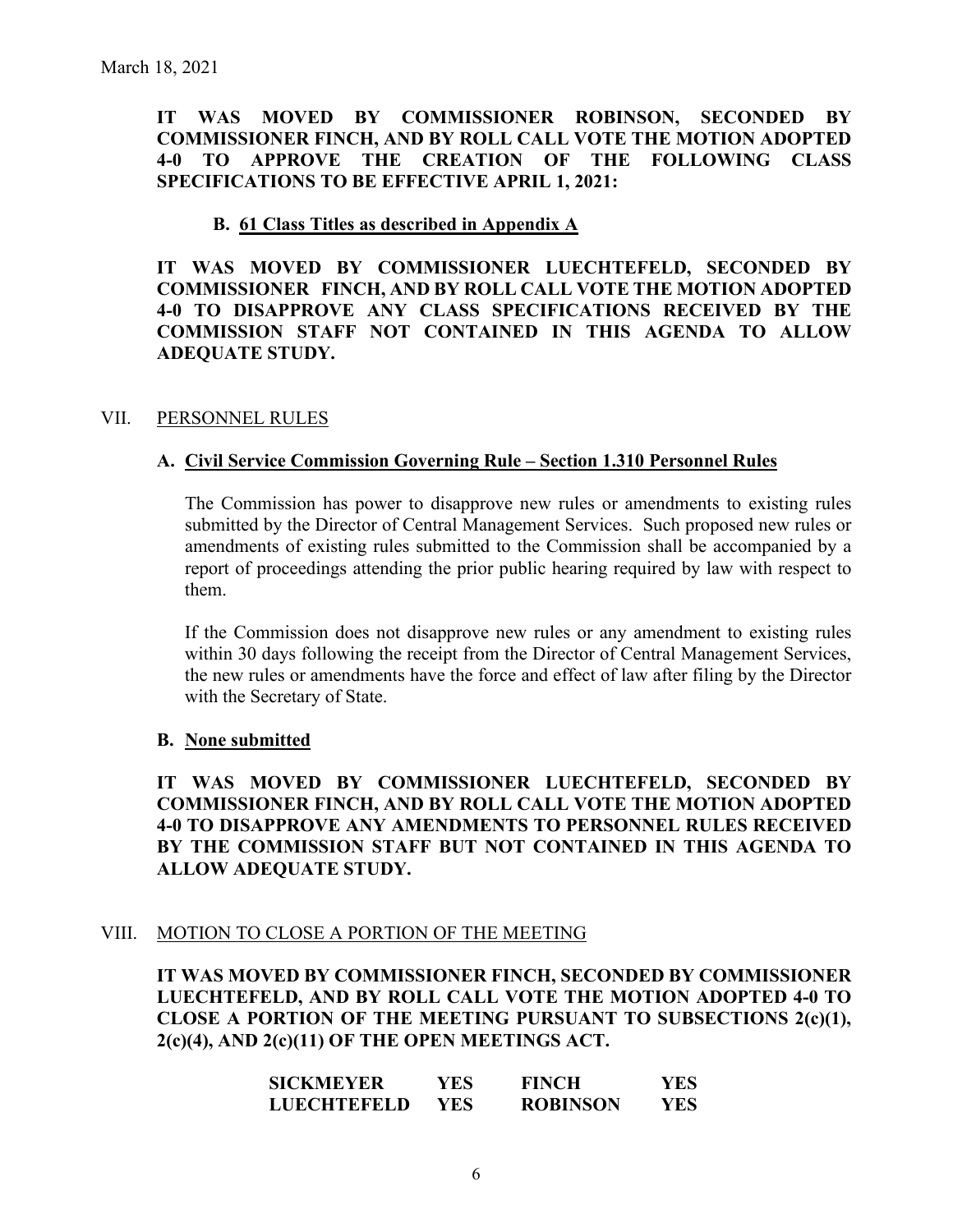## IX. RECONVENE THE OPEN MEETING

Upon due and proper notice, the regular open meeting of the Illinois Civil Service Commission was reconvened at 607 E. Adams Street, Suite 801, Springfield, IL at 11:47 a.m.

#### ROLL CALL AND CONFIRMATION OF A QUORUM

Chairman Timothy D. Sickmeyer (by telephone); G.A. Finch (by video), David Luechtefeld (by telephone), and Vivian Robinson (by telephone), Commissioners; Thomas Klein, Executive Director, Andrew Barris (by video), Assistant Executive Director, Sabrina Johnson (by telephone), Exemption Monitor, and Alexandra Myers, Executive Secretary.

## X. INTERLOCUTORY APPEAL

#### **DA-11-21**

| Employee    | Raquel Richards                   | Appeal Date   | 12/17/2020                     |
|-------------|-----------------------------------|---------------|--------------------------------|
| Agency      | Human & Family<br><b>Services</b> | Decision Date | 3/5/21                         |
| Appeal Type | Demotion                          | Proposal for  | Grant Motion to Dismiss for no |
| ALJ         | <b>Andrew Barris</b>              | Decision      | jurisdiction                   |

**IT WAS MOVED BY COMMISSIONER FINCH, SECONDED BY COMMISSIONER ROBINSON, AND BY ROLL CALL VOTE THE MOTION ADOPTED 4-0 TO AFFIRM AND ADOPT THE PROPOSAL FOR DECISION OF THE ADMINISTRATIVE LAW JUDGE TO DISMISS THE APPEAL FOR THE REASONS SET FORTH IN THE PROPOSAL FOR DECISION.** 

| <b>SICKMEYER</b>   | YES. | <b>FINCH</b>    | YES |
|--------------------|------|-----------------|-----|
| <b>LUECHTEFELD</b> | YES. | <b>ROBINSON</b> | YES |

#### XI. PUBLICLY ANNOUNCED DECISION RESULTING FROM APPEAL

#### **DA-41-20**

| Employee    | Winona Buckner | Appeal Date   | 06/03/2020        |
|-------------|----------------|---------------|-------------------|
| Agency      | Human Services | Decision Date | 3/5/21            |
| Appeal Type | Discharge      | Proposal for  |                   |
| AL.         | Thomas Klein   | Decision      | 30-day suspension |

# **IT WAS MOVED BY COMMISSIONER ROBINSON, SECONDED BY COMMISSIONER LUECHTEFELD, AND BY ROLL CALL VOTE OF 4-0 THE**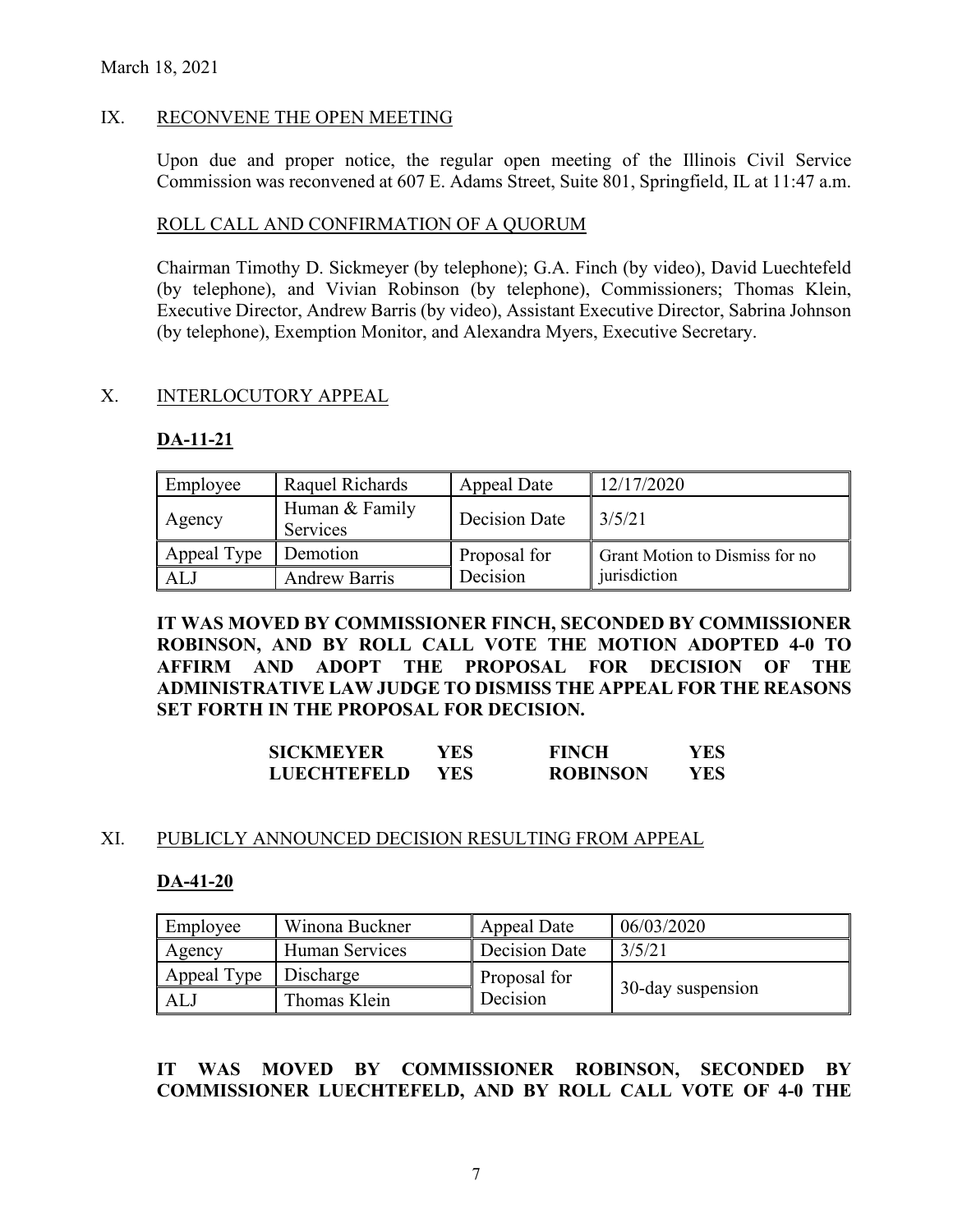# **MOTION ADOPTED TO AFFIRM AND ADOPT THE PROPOSAL FOR DECISION OF THE ADMINISTRATIVE LAW JUDGE FOR THE REASONS SET FORTH IN THE PROPOSAL FOR DECISION.**

| <b>SICKMEYER</b>   | YES  | <b>FINCH</b>    | YES |
|--------------------|------|-----------------|-----|
| <b>LUECHTEFELD</b> | YES. | <b>ROBINSON</b> | YES |

### XII. STAFF REPORT

Assistant Executive Director Andrew Barris reminded Commissioners to complete Statements of Economic Interests.

Executive Director Thomas Klein reported that he testified before the Senate Appropriation Committee and that Senator Harris asked him to report on the race of the State employees that file disciplinary appeals. Staff is compiling that information.

#### XIII. ANNOUNCEMENT OF NEXT MEETING

Announcement was made of the next regular open meeting to be held at 11:00 a.m. on Thursday, April 15, 2021 in the Springfield office of the Commission.

#### XIV. MOTION TO ADJOURN

## **IT WAS MOVED BY COMMISSIONER ROBINSON, SECONDED BY COMMISSIONER FINCH, AND BY ROLL CALL VOTE THE MOTION ADOPTED 4-0 TO ADJOURN THE MEETING AT 11: 52 A.M.**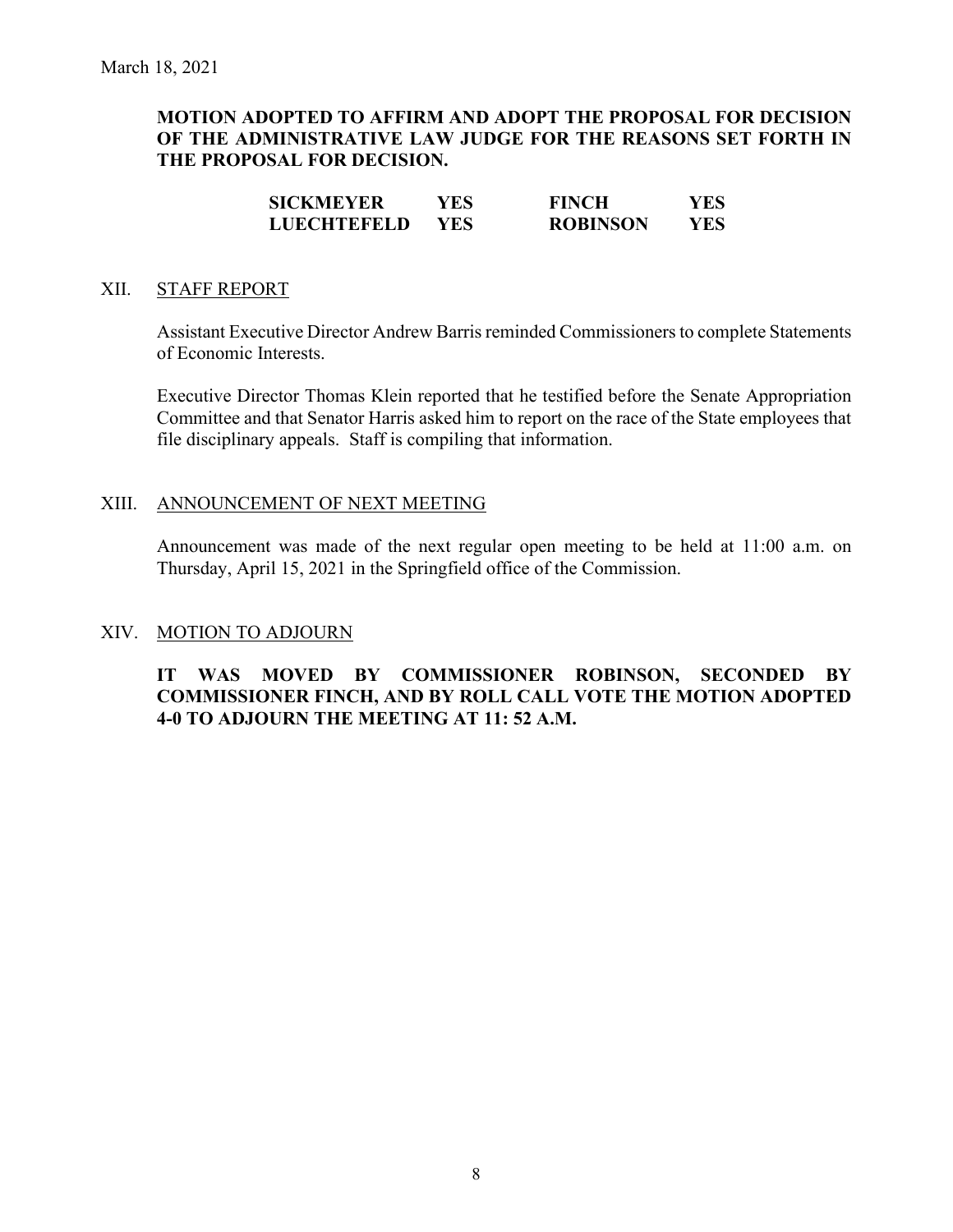# **Appendix A**

# **Classification Analysis from the Classification Plan Review Proposal/Change Reports (CMS Form 112) Submitted for Consideration at the March 2021 Meeting of the Civil Service Commission**

All of the titles specified below are being submitted to be established as new class specifications under the Personnel Code. The 61 titles are spread across several study documents, but they are all a part of one large project for the Department of Transportation.

- Transportation Account Clerk I
- Transportation Account Clerk II
- Transportation Account Technician I
- Transportation Account Technician II
- Transportation Accountant
- Transportation Accountant Advanced
- Transportation Accountant Supervisor
- Transportation Executive I
- Transportation Executive II
- Transportation Executive III
- Transportation Graphic Arts Designer
- Transportation Graphic Arts Designer Advanced
- Transportation Graphic Arts Designer Supervisor
- Transportation Graphic Arts Technician
- Transportation Human Resources Assistant
- Transportation Human Resources Associate
- Transportation Human Resources Representative
- Transportation Human Resources Specialist
- Transportation Human Resources Trainee
- Transportation Internal Auditor I
- Transportation Library Associate
- Transportation Staff Development Specialist
- Transportation Public Information Officer III
- Transportation Internal Security Investigator I
- Transportation Liability Claims Adjuster I
- Transportation Paralegal Assistant
- Transportation Technical Advisor I
- Transportation Telecommunications System Technician II
- Transportation Information Services Intern
- Transportation Information Services Specialist I
- Transportation Information Services Specialist II
- Transportation Information Systems Analyst I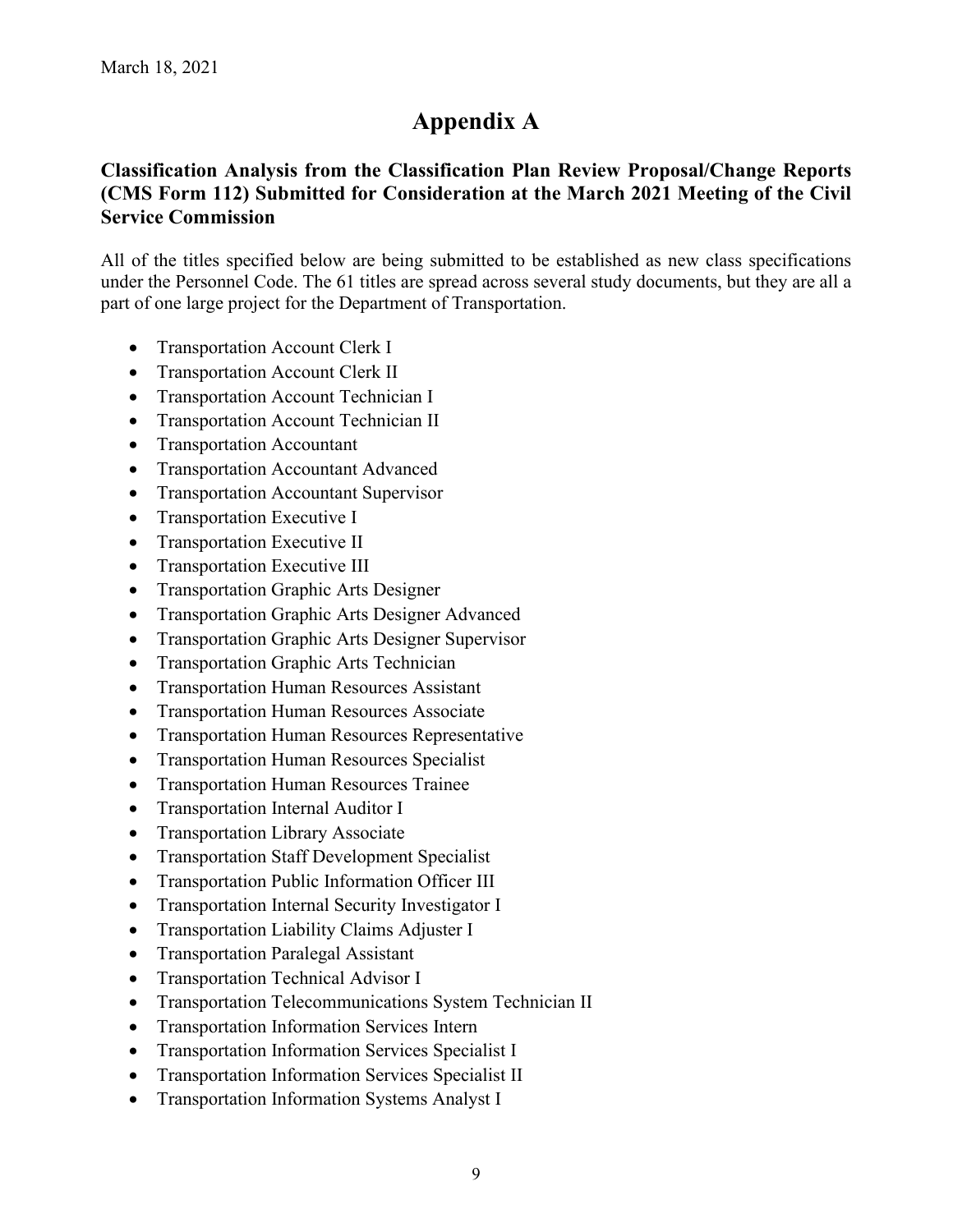- Transportation Information Systems Analyst II
- Transportation Information Systems Analyst III
- Transportation Information Technology/Communications Systems Specialist 1
- Transportation Management Assistant I
- Transportation Management Assistant II
- Transportation Office Aide
- Transportation Office Clerk
- Transportation Office Assistant
- Transportation Office Associate
- Transportation Office Coordinator
- Transportation Office Administrator I
- Transportation Office Administrator II
- Transportation Office Administrator III
- Transportation Office Administrator IV
- Transportation Office Administrator V
- Transportation Operations Communications Specialist Trainee
- Transportation Operations Communications Specialist 1
- Transportation Operations Communications Specialist 2
- Transportation Public Service Administrator
- Transportation Reproduction Service Technician II
- Transportation Reproduction Service Technician III
- Transportation Statistical Research Specialist I
- Transportation Statistical Research Supervisor
- Transportation Property & Supply Clerk I
- Transportation Storekeeper III
- Transportation Stores Clerk
- Transportation Student Intern
- Transportation Vehicle Compliance Inspector
- Transportation Vehicle Emission Compliance Inspector

The following classification analysis is common to all of the submitted studies and relevant to all proposed classes.

# CLASSIFICATION ANALYSIS:

Positions subject to the Personnel Code (20 ILCS 415) may not be hired based upon political affiliation. In contrast, a position exempted from the Personnel Code may be selected on the basis of political patronage. The Personnel Code in Section 4c. General exemptions, identifies positions which are exempt from jurisdictions A (classification and compensation), B (merit and fitness), and C (conditions of employment) of the Personnel Code. The language in Item (12) within Section 4c of the Code specifically describes some positions which are exempt: "The technical and engineering staffs of the Department of Transportation .... "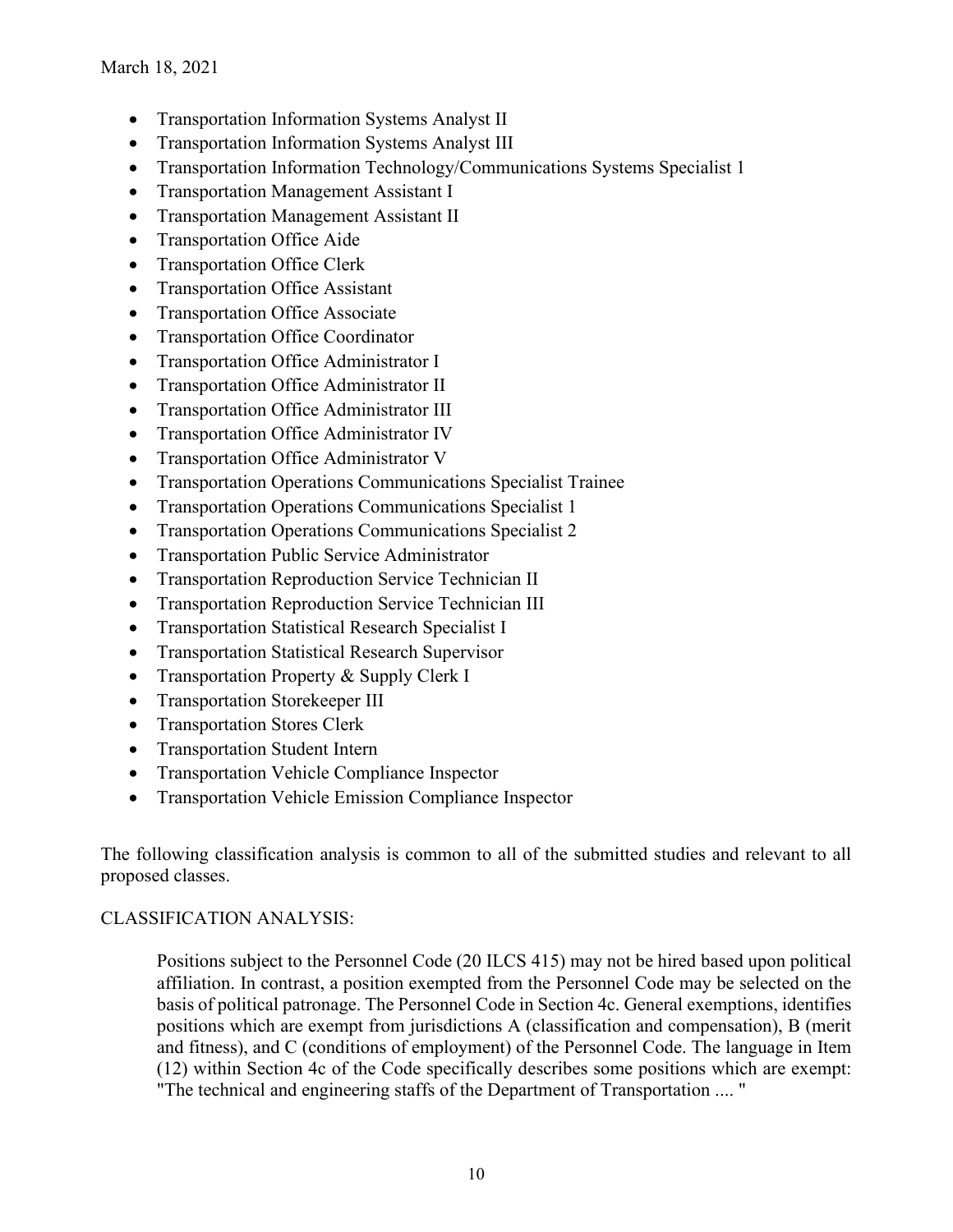The Shakman decrees are a series of federal court orders concerning hiring city governmental employees using political patronage as a means of selection in the City of Chicago. Due to the extension of Shakman to encompass State of Illinois governmental positions, Director of Central Management Services, her designees and external partners including OEIG's Hiring and Employment Monitoring Division and the Shakman Special Master, conducted a review of non-Code positions employed at the Department of Transportation to determine if the non-Code positions meet the criteria of "technical and engineering" staff as stated in Section 4c. (12) of the Personnel Code. As a result of the review, it was determined that some of the subject positions do not meet the criteria of being either technical or engineering in nature and thus should not be exempt from the protections of the Personnel Code. It was thus determined by the Director that the positions should instead be moved under the purview of the Personnel Code.

All the non-Code Department of Transportation positions in question are represented by the Teamsters' NR-916 (Pro-Tech) unit; no current Code classes performing similar work and represented by NR-916 exist. Therefore, new classes have been created to reflect the functions performed by extant non-Code positions represented by NR-916. The non-Code classes in Transportation are broad in nature, while the recommended Code classes are more narrowly defined. Therefore, position work from several different non-Code classes may be accurately depicted in one or more Code classes.

# **Outline of study groupings (16)**

Accounting titles

- Transportation Account Clerk I
- Transportation Account Clerk II
- Transportation Account Technician I
- Transportation Account Technician II
- Transportation Accountant
- Transportation Accountant Advanced
- Transportation Accountant Supervisor

# Executive titles

- Transportation Executive I
- Transportation Executive II
- Transportation Executive III

# Graphic Arts titles

- Transportation Graphic Arts Designer
- Transportation Graphic Arts Designer Advanced
- Transportation Graphic Arts Designer Supervisor
- Transportation Graphic Arts Technician

Human Resources titles

• Transportation Human Resources Assistant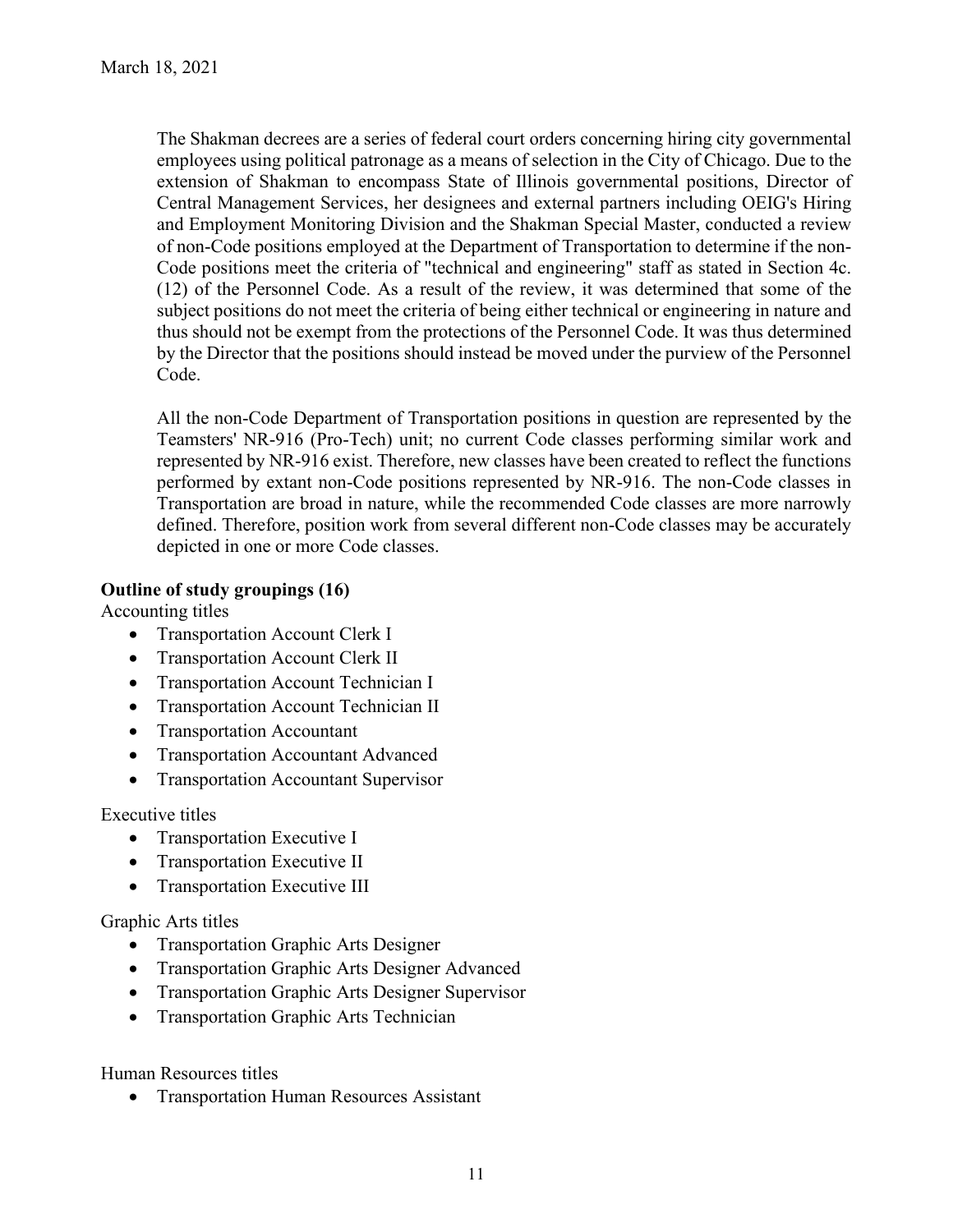- Transportation Human Resources Associate
- Transportation Human Resources Representative
- Transportation Human Resources Specialist
- Transportation Human Resources Trainee

Miscellaneous single titles

- Transportation Internal Auditor I
- Transportation Library Associate
- Transportation Staff Development Specialist
- Transportation Public Information Officer III
- Transportation Internal Security Investigator I
- Transportation Liability Claims Adjuster I
- Transportation Paralegal Assistant
- Transportation Technical Advisor I
- Transportation Telecommunications System Technician II

Information Services titles

- Transportation Information Services Intern
- Transportation Information Services Specialist I
- Transportation Information Services Specialist II
- Transportation Information Systems Analyst I
- Transportation Information Systems Analyst II
- Transportation Information Systems Analyst III
- Transportation Information Technology/Communications Systems Specialist 1

Management Assistant titles

- Transportation Management Assistant I
- Transportation Management Assistant II

Office Clerical titles

- Transportation Office Aide
- Transportation Office Clerk
- Transportation Office Assistant
- Transportation Office Associate
- Transportation Office Coordinator

Office Administrator titles

- Transportation Office Administrator I
- Transportation Office Administrator II
- Transportation Office Administrator III
- Transportation Office Administrator IV
- Transportation Office Administrator V

Operations Communications titles

• Transportation Operations Communications Specialist Trainee